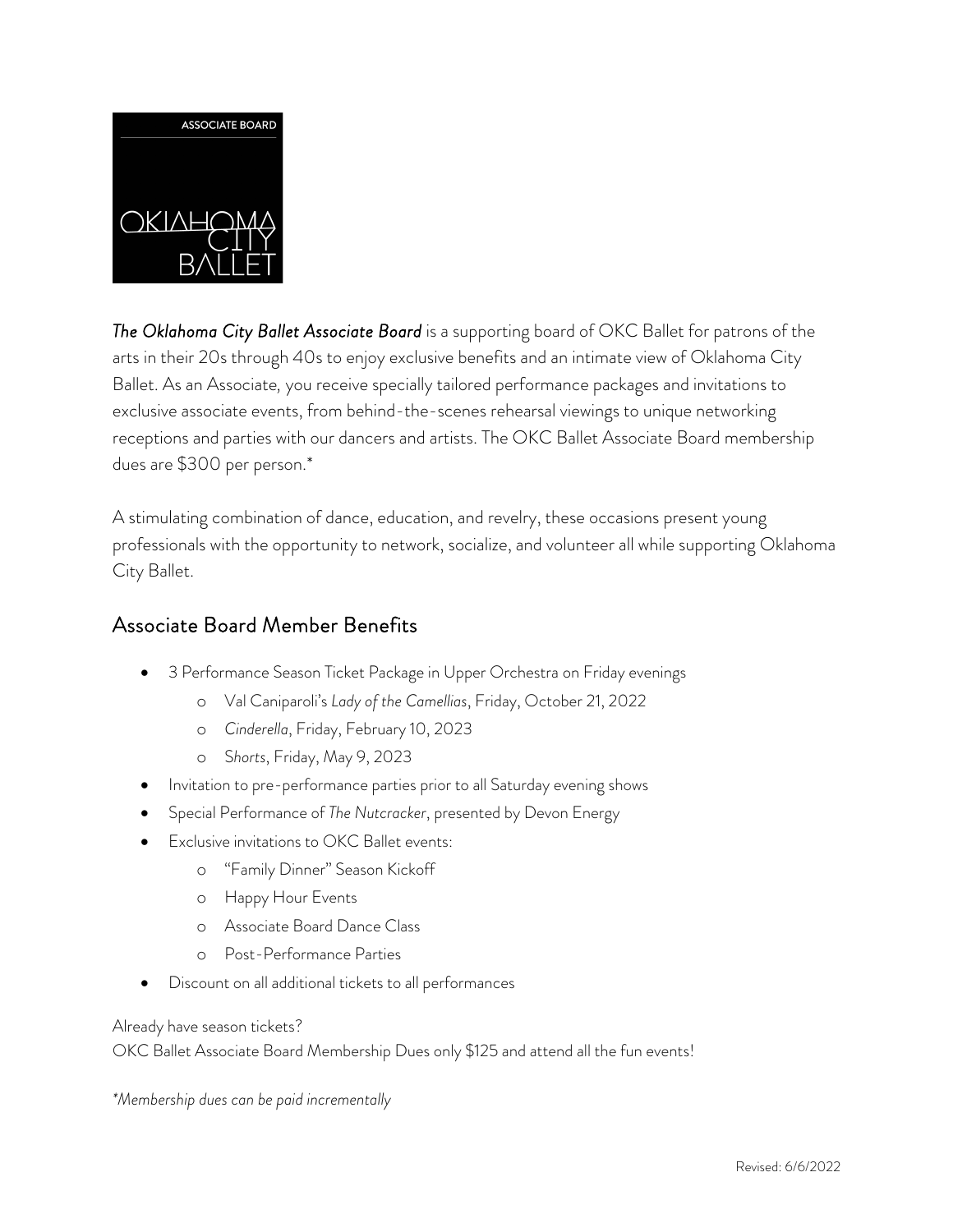

## OKIAHOMA Oklahoma City Ballet Associate Board Member Agreement

As a member of the Oklahoma City Ballet Associate Board (The Associates), I am fully committed and dedicated to the organization's mission and have pledged to help other board members, staff and volunteers to carry it out to the best of my ability. I understand that my duties and responsibilities include the following.

- 1. I understand the board term is 2 years and the term runs July June. In June of my second year, I will have the opportunity to renew my agreement for a second term, if in good standing.
- 2. I understand there are 6 board meetings and if I miss more than 3, I will be removed from the board.
- 3. I understand we have several events throughout year and I will attend at least three. Failure to attend may result in termination from the board.
- 4. I understand we (OKC Ballet Associate Board) have a major fundraising event each year, and I will make best efforts to support and attend.
- 5. I will pay my \$300 membership dues and make an additional financial contribution to OKC Ballet each year of my board term in the amount that my financial situation allows.
- 6. I will volunteer for at least one-half day service with OKC Ballet during the year.
- 7. I will actively promote OKC Ballet to the general community and encourage and support its staff and board of trustees.
- 8. In signing this document, I understand that no quotas are being set, that no rigid standards of measurement and achievement are being formed. Every board member is making a statement of faith and trusting each other to carry out the above agreements to the best of our ability.

|  | Board Member |                                |
|--|--------------|--------------------------------|
|  |              |                                |
|  |              | Date: ________________________ |
|  | Board Member |                                |
|  |              |                                |
|  |              | Date: _______________________  |
|  | Board Chair  |                                |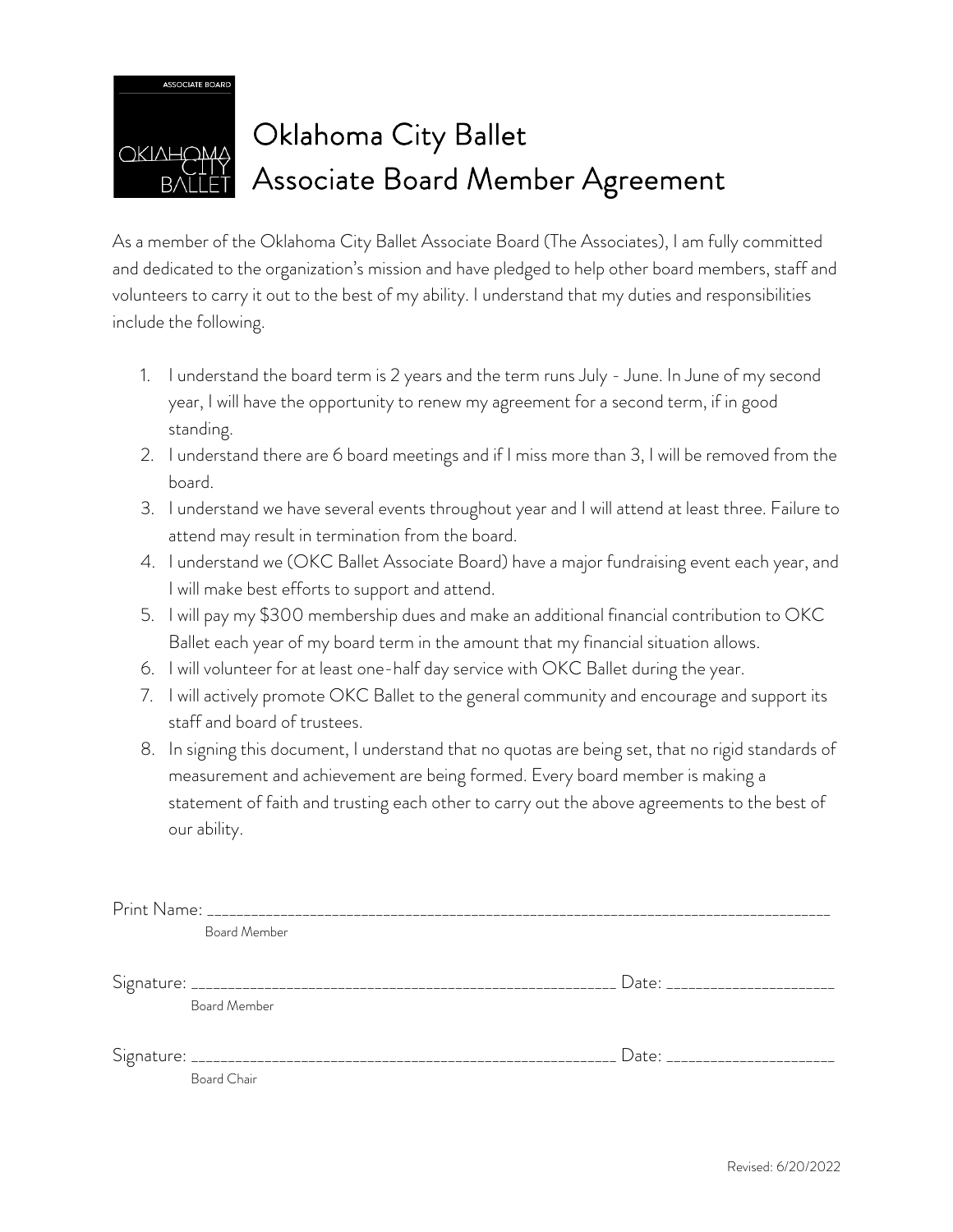

## Oklahoma City Ballet Associate Board Member Benefits

Membership Benefits 2022/23 Membership Dues: \$300

- 3 Performance Season Ticket Package in Upper Orchestra on Friday evenings
	- Val Caniparoli's *Lady of the Camellias*, Friday, October 21, 2022
	- *Cinderella*, Friday, February 10, 2023
	- *Shorts*, Friday, May 9, 2023
- Invitation to pre-performance parties prior to all Saturday evening shows
- Special Performance of *The Nutcracker*, presented by Devon Energy
- Exclusive invitations to OKC Ballet events:
	- "Family Dinner" Season Kickoff
	- Happy Hour Events
	- Associate Board Dance Class
	- Post-Performance Parties
- Discount on all additional tickets to all performances

Already have season tickets?

OKC Ballet Associate Board Membership Dues only \$125 and attend all the fun events!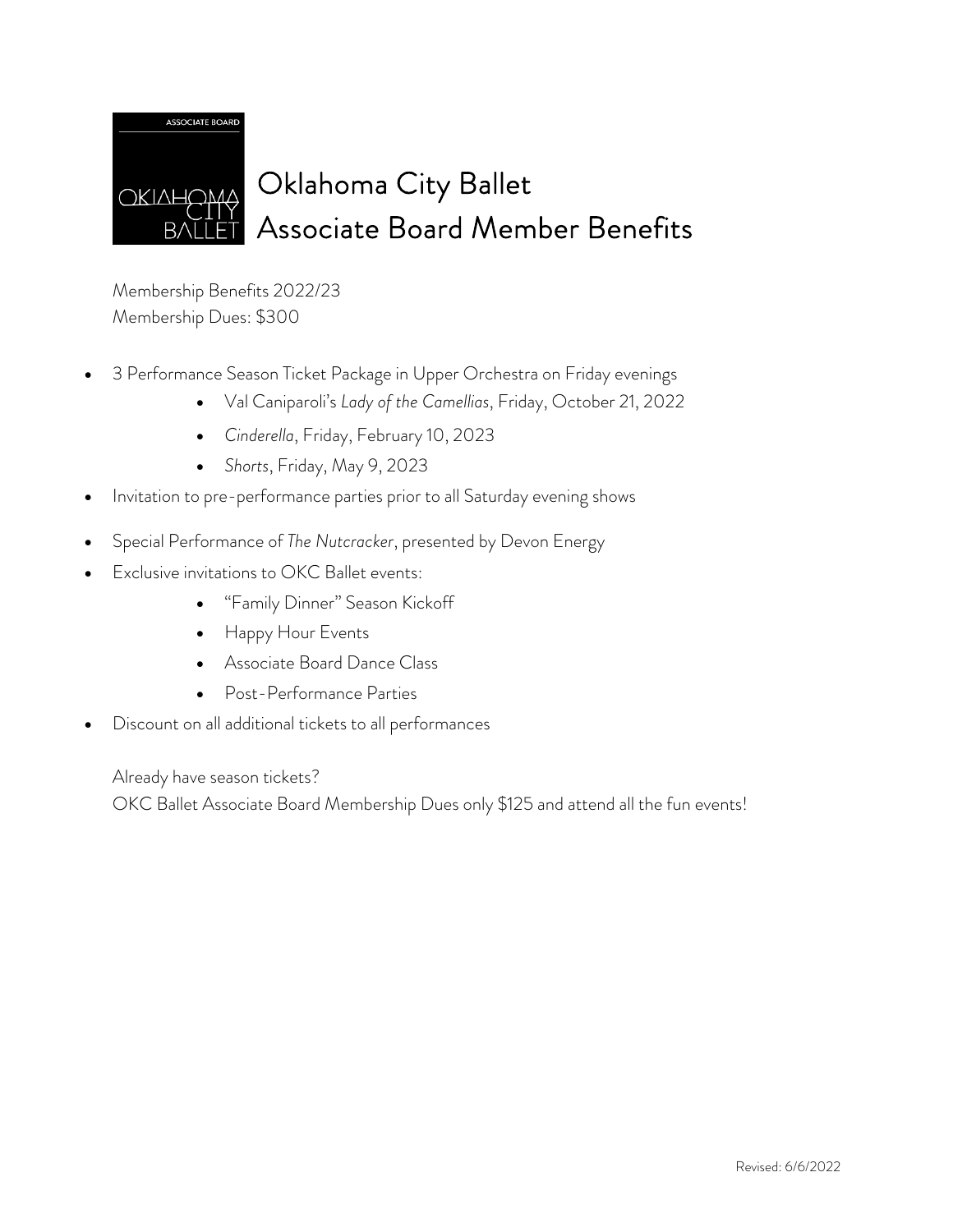| <b>ASSOCIATE BOARD</b> |
|------------------------|
|                        |
|                        |
| ОКІЛНОМ<br>Δ           |
|                        |
|                        |

## Oklahoma City Ballet Associate Board Application Form

|                                                                         | Month/Day/Year(optional)                                                                                             |
|-------------------------------------------------------------------------|----------------------------------------------------------------------------------------------------------------------|
|                                                                         |                                                                                                                      |
|                                                                         |                                                                                                                      |
|                                                                         |                                                                                                                      |
|                                                                         |                                                                                                                      |
| <u> Social Media Handles:</u>                                           |                                                                                                                      |
|                                                                         |                                                                                                                      |
|                                                                         |                                                                                                                      |
| Diversity Factors<br>information would be helpful but is not required.) | (*This information will be used to add diversity to the Board's composition and to be inclusive of all persons. This |
|                                                                         |                                                                                                                      |
|                                                                         |                                                                                                                      |
| Other Organizational Affiliations:                                      |                                                                                                                      |
|                                                                         |                                                                                                                      |
| Area(s) of expertise which would be of benefit to the Board:            |                                                                                                                      |
| _____ Fundraising                                                       | _____ Nonprofit Experience                                                                                           |
| _____ Grant-writing                                                     | ____ HR/Personnel                                                                                                    |
| _____ Special Events Planning                                           | _____ Academic                                                                                                       |
| _____ Program Planning                                                  | _____ Financial Mgmt.                                                                                                |
| _____ Volunteer Recruitment/Mgmt.                                       | _____ Client                                                                                                         |
| _____ Public Relations/Marketing                                        | ____ Arts                                                                                                            |
| _____ Influencer                                                        | _____ Corporate/Foundation                                                                                           |